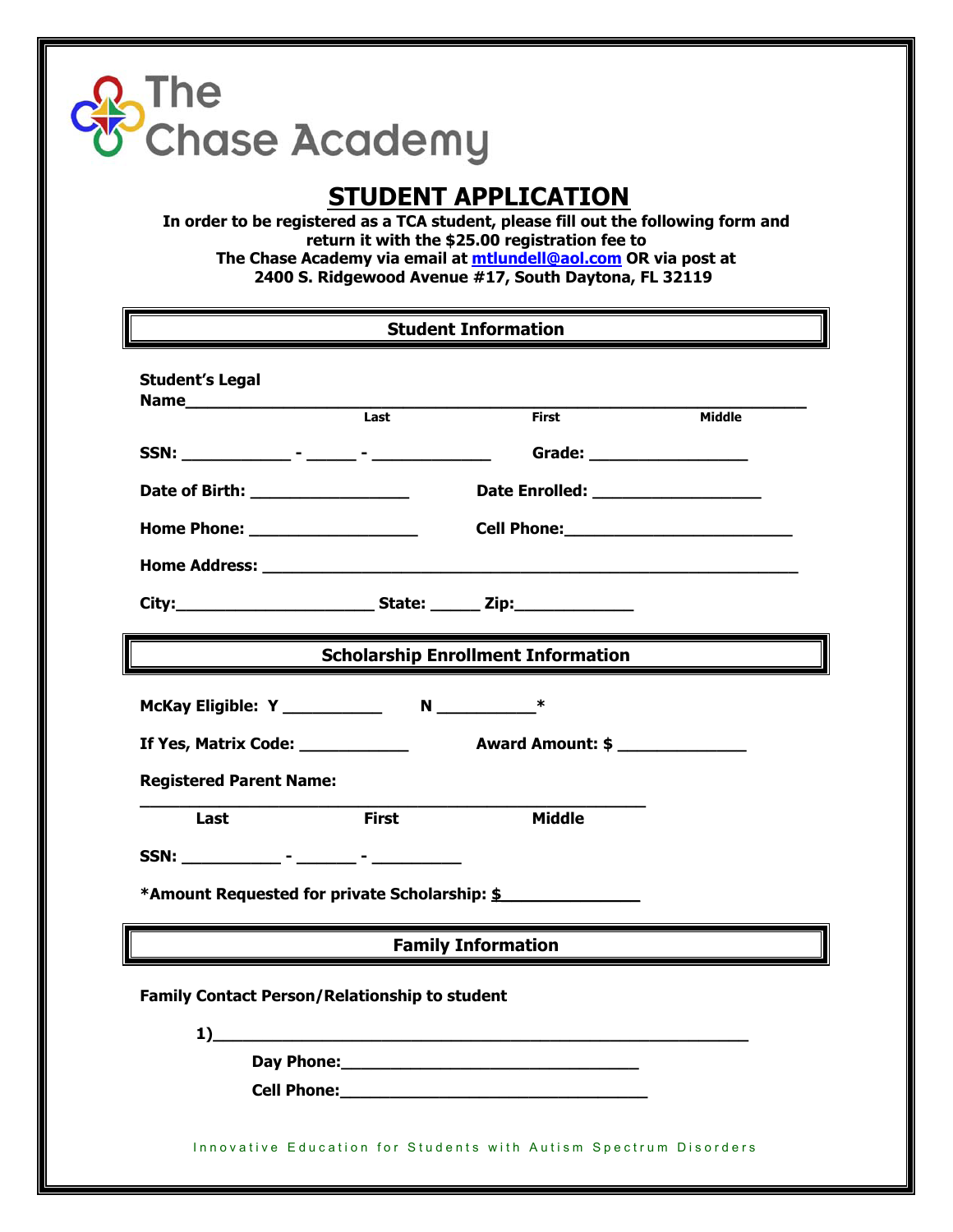|      |                                                  | $2)$ and $2)$ and $2)$ and $2)$ and $2)$ and $2)$ and $2)$ and $2)$ and $2)$ and $2)$ and $2)$ and $2)$ and $2)$ and $2)$ and $2)$ and $2)$ and $2)$ and $2)$ and $2)$ and $2)$ and $2)$ and $2)$ and $2)$ and $2)$ and $2)$     |     |  |
|------|--------------------------------------------------|----------------------------------------------------------------------------------------------------------------------------------------------------------------------------------------------------------------------------------|-----|--|
|      |                                                  |                                                                                                                                                                                                                                  |     |  |
|      |                                                  |                                                                                                                                                                                                                                  |     |  |
|      |                                                  |                                                                                                                                                                                                                                  |     |  |
|      |                                                  |                                                                                                                                                                                                                                  |     |  |
|      |                                                  |                                                                                                                                                                                                                                  |     |  |
|      | Emergency Contact Person/Relationship to student |                                                                                                                                                                                                                                  |     |  |
|      |                                                  |                                                                                                                                                                                                                                  |     |  |
|      |                                                  |                                                                                                                                                                                                                                  |     |  |
|      |                                                  |                                                                                                                                                                                                                                  |     |  |
|      |                                                  |                                                                                                                                                                                                                                  |     |  |
|      |                                                  |                                                                                                                                                                                                                                  |     |  |
|      |                                                  |                                                                                                                                                                                                                                  |     |  |
|      |                                                  | Student History<br>The Communication of the Communication of the Communication of the Communication of the Communication of the Communication of the Communication of the Communication of the Communication of the Communicatio |     |  |
|      | Birthplace:__________________________            |                                                                                                                                                                                                                                  |     |  |
|      |                                                  | Student's Native Language: ______________________________                                                                                                                                                                        |     |  |
|      |                                                  |                                                                                                                                                                                                                                  |     |  |
|      |                                                  |                                                                                                                                                                                                                                  |     |  |
|      | Last grade completed successfully: _________     |                                                                                                                                                                                                                                  |     |  |
|      |                                                  |                                                                                                                                                                                                                                  |     |  |
|      |                                                  |                                                                                                                                                                                                                                  |     |  |
| City |                                                  | <b>State</b>                                                                                                                                                                                                                     | Zip |  |
|      | School Phone: _____________________              |                                                                                                                                                                                                                                  |     |  |
|      |                                                  |                                                                                                                                                                                                                                  |     |  |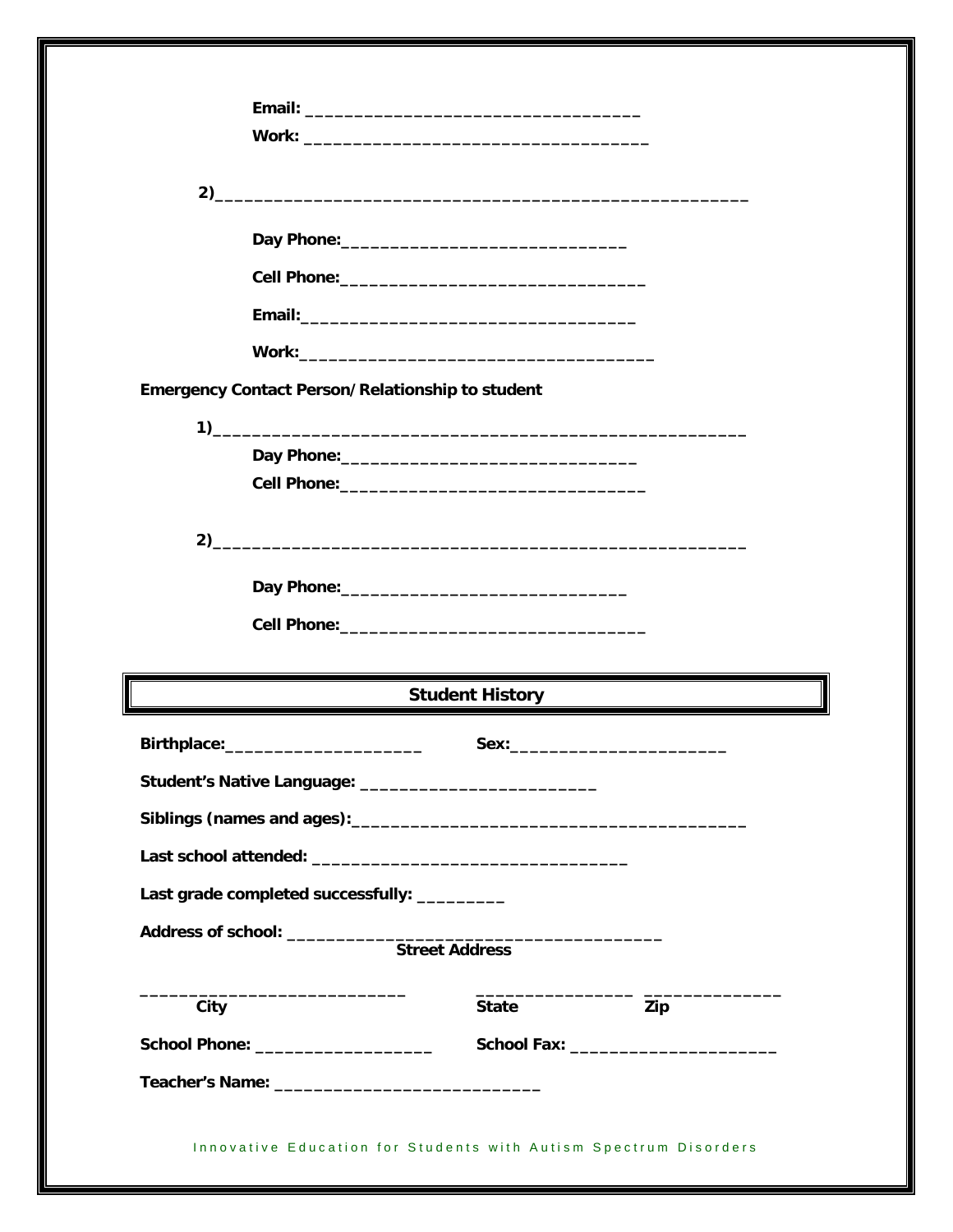| Was your student in an Exceptional Student Education Program at their last school?<br>Yes/No                                        |                                                                                                                                                                                                                                                                                                                                                            |  |  |
|-------------------------------------------------------------------------------------------------------------------------------------|------------------------------------------------------------------------------------------------------------------------------------------------------------------------------------------------------------------------------------------------------------------------------------------------------------------------------------------------------------|--|--|
| Name of the ESE Program(s): (co-taught, facilitated, mild, multi)                                                                   |                                                                                                                                                                                                                                                                                                                                                            |  |  |
|                                                                                                                                     | Does your student have an IEP? _______Yes _______NO (if yes, please include a copy)                                                                                                                                                                                                                                                                        |  |  |
| Does you child have a Written Behavioral Plan (FBA): ______Yes _______NO                                                            |                                                                                                                                                                                                                                                                                                                                                            |  |  |
| Does your child have a history of aggressive behavior? __________________                                                           |                                                                                                                                                                                                                                                                                                                                                            |  |  |
| If so, at what frequency:                                                                                                           |                                                                                                                                                                                                                                                                                                                                                            |  |  |
| Rarely, in extreme situations _______ Monthly _________ Weekly ______                                                               |                                                                                                                                                                                                                                                                                                                                                            |  |  |
| Daily ________<br>Can you describe the specific behaviors displayed and any known triggers?                                         |                                                                                                                                                                                                                                                                                                                                                            |  |  |
|                                                                                                                                     |                                                                                                                                                                                                                                                                                                                                                            |  |  |
|                                                                                                                                     |                                                                                                                                                                                                                                                                                                                                                            |  |  |
|                                                                                                                                     | Does your child ever attempt to run away/ out of the house/building? _________                                                                                                                                                                                                                                                                             |  |  |
|                                                                                                                                     | If yes, what is the trigger for this behavior? _________________________________                                                                                                                                                                                                                                                                           |  |  |
| everyone.                                                                                                                           | Please note we do NOT HAVE doors with "lock down" protocol. Children can open all<br>doors at all times as directed by the Fire Marshall's Fire Evacuation Code. We also<br>have no "time out" facility to sequester students during fits or aggression. We limit<br>enrollment to students who do not typically display these behaviors for the safety of |  |  |
|                                                                                                                                     | <b>Medical Information</b>                                                                                                                                                                                                                                                                                                                                 |  |  |
| What is your student's primary diagnosis?                                                                                           |                                                                                                                                                                                                                                                                                                                                                            |  |  |
| Please list any of the child's diagnoses and the dates they were made; include<br>of paper. Please attach supporting documentation. | developmental as well as health related diagnoses. If necessary, use an extra sheet                                                                                                                                                                                                                                                                        |  |  |
|                                                                                                                                     | Date: ________________                                                                                                                                                                                                                                                                                                                                     |  |  |
|                                                                                                                                     |                                                                                                                                                                                                                                                                                                                                                            |  |  |
|                                                                                                                                     |                                                                                                                                                                                                                                                                                                                                                            |  |  |
| Diagnosis: _______________________________<br>Date:________________                                                                 |                                                                                                                                                                                                                                                                                                                                                            |  |  |

Innovative Education for Students with Autism Spectrum Disorders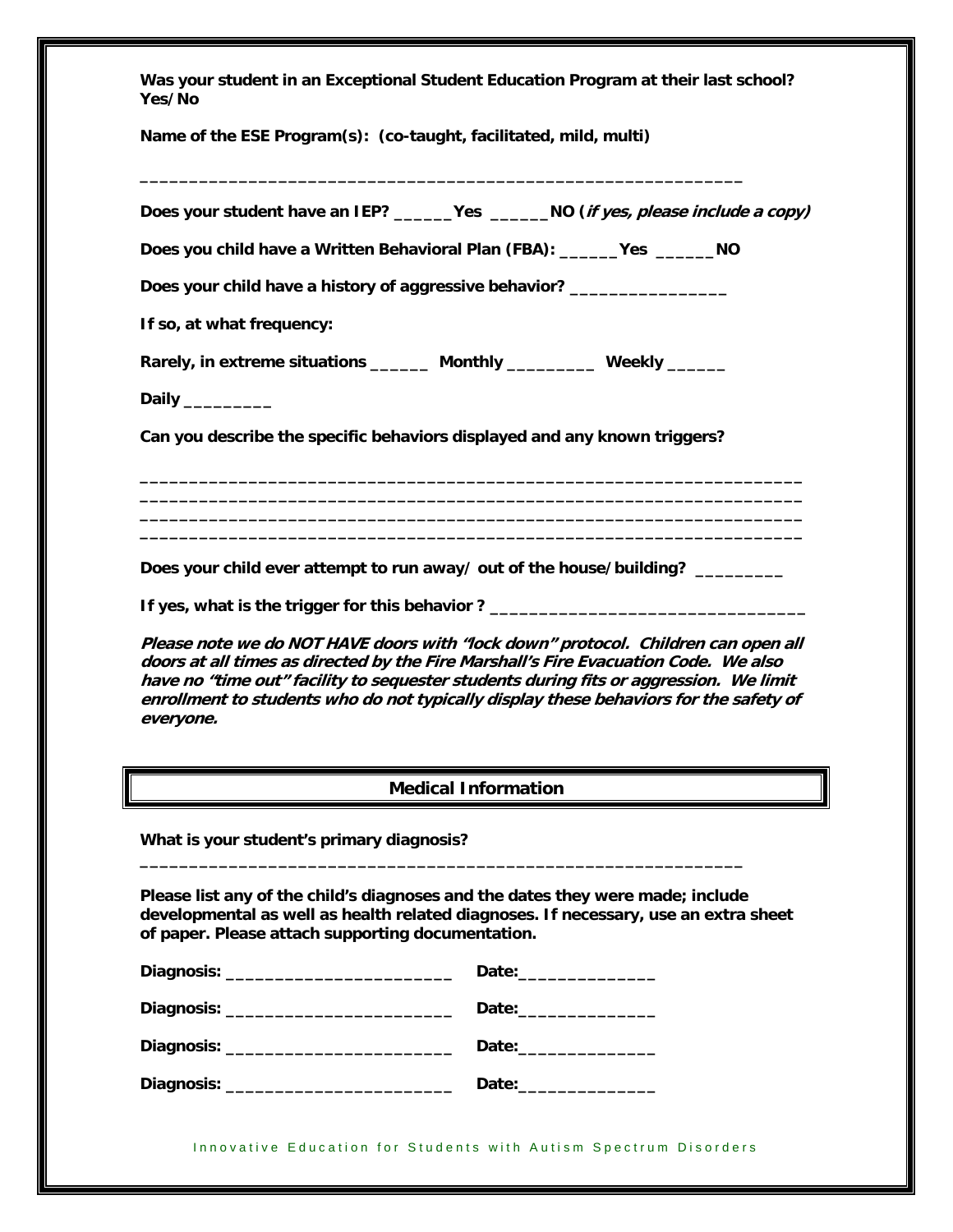|                                                                              | Has your child recently started, stopped or altered his medication regime?             |  |
|------------------------------------------------------------------------------|----------------------------------------------------------------------------------------|--|
|                                                                              |                                                                                        |  |
| additional sheet.                                                            | Please list any medications the child is currently taking. If needed, please attach an |  |
|                                                                              | Daily Dosage:___________________                                                       |  |
| Start Date:__________________                                                |                                                                                        |  |
| <b>Explanation of Medication:</b>                                            |                                                                                        |  |
|                                                                              |                                                                                        |  |
|                                                                              |                                                                                        |  |
| Start Date:_________________                                                 |                                                                                        |  |
| <b>Explanation of Medication:</b>                                            |                                                                                        |  |
|                                                                              |                                                                                        |  |
|                                                                              |                                                                                        |  |
| Start Date:_________________                                                 |                                                                                        |  |
| <b>Explanation of Medication:</b>                                            |                                                                                        |  |
|                                                                              |                                                                                        |  |
|                                                                              |                                                                                        |  |
|                                                                              |                                                                                        |  |
|                                                                              |                                                                                        |  |
| Allergies:                                                                   |                                                                                        |  |
|                                                                              |                                                                                        |  |
|                                                                              |                                                                                        |  |
|                                                                              |                                                                                        |  |
| Is the child's vision within normal limits? YES/NO<br>If no, please explain: |                                                                                        |  |
| Is the child currently medically stable? YES/NO                              |                                                                                        |  |

Innovative Education for Students with Autism Spectrum Disorders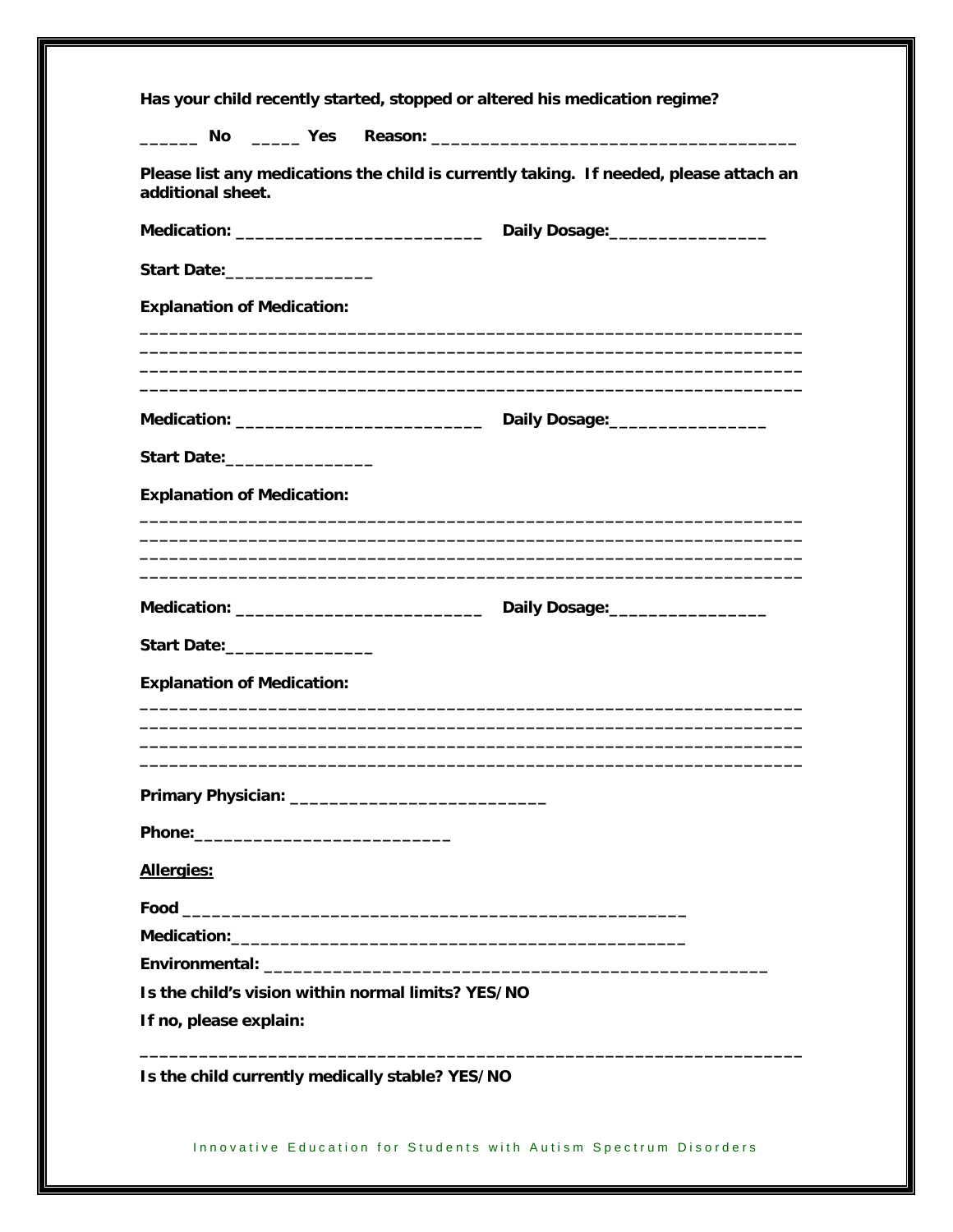**If no, please explain:** 

**Is the child's hearing within normal range? YES/NO** 

**If no, please explain:** 

**Does the child refuse food? YES/NO** 

**If yes, please explain:** 

**Upon processing of the initial student application parents/guardians will also be required to fill out a behavioral and abilities survey for their child.** 

**\_\_\_\_\_\_\_\_\_\_\_\_\_\_\_\_\_\_\_\_\_\_\_\_\_\_\_\_\_\_\_\_\_\_\_\_\_\_\_\_\_\_\_\_\_\_\_\_\_\_\_\_\_\_\_\_\_\_\_\_\_\_\_\_\_\_\_** 

**\_\_\_\_\_\_\_\_\_\_\_\_\_\_\_\_\_\_\_\_\_\_\_\_\_\_\_\_\_\_\_\_\_\_\_\_\_\_\_\_\_\_\_\_\_\_\_\_\_\_\_\_\_\_\_\_\_\_\_\_\_\_\_\_\_\_\_** 

**\_\_\_\_\_\_\_\_\_\_\_\_\_\_\_\_\_\_\_\_\_\_\_\_\_\_\_\_\_\_\_\_\_\_\_\_\_\_\_\_\_\_\_\_\_\_\_\_\_\_\_\_\_\_\_\_\_\_\_\_\_\_\_\_\_\_\_** 

**Parents can support this process by creating and supplying a 5-15 minute video CD of their child. Ideally, the child would be the focus of a 5 minute session containing the following situations, playing a preferred activity (alone or with friends), interacting with peers, interacting with family/adults. A non-preferred activity or "meltdown" example would also be welcome, though not necessary. Varying environments is also helpful. These CD's will allow a better understanding of the child and his/her needs as we move into the evaluation process. CD's will remain confidential.** 

## **Student Pickup Information**

| up my child from The Chase Academy.                              |                              |
|------------------------------------------------------------------|------------------------------|
|                                                                  |                              |
|                                                                  | Phone: _____________________ |
|                                                                  |                              |
|                                                                  |                              |
|                                                                  |                              |
|                                                                  |                              |
|                                                                  |                              |
| Parent/Legal Guardian                                            |                              |
|                                                                  |                              |
| Innovative Education for Students with Autism Spectrum Disorders |                              |